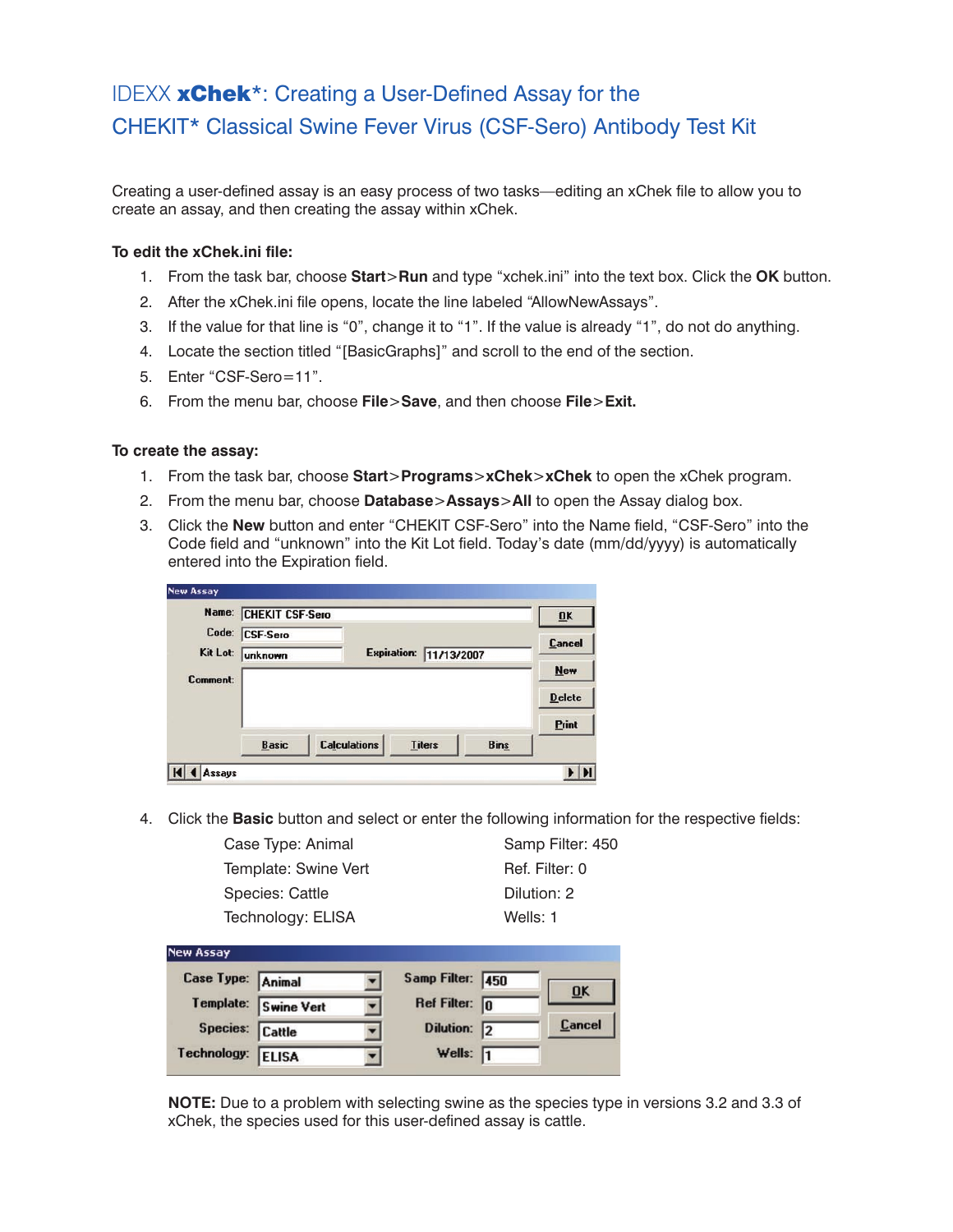- 5. Click **OK** to save the settings.
- 6. Click the **Calculations** button and select or enter the following information:

#### **Formulas:**

"S" Part of Ratio: Sample1 - Negative "P" Part of Ratio: Positive - Negative "N" Part of Ratio: none Blocking Factor: none

| <b>First Calculation:</b> | <b>Second Calculation:</b> |
|---------------------------|----------------------------|
| Variable: S/P             | Variable: None             |
| Positive Cutoff: 0.4      | Positive Cutoff: 0         |
| Suspect Cutoff: 0.3       | Suspect Cutoff: 0          |
| Comparison: $>=$          | Comparison: None           |

**Note:** xChek is unable to support the Value % calculation. Instead xChek will calculate an S/P value. The cutoff values have been updated to match the new calculation and the interpretation will be the same.

| <b>Formulas</b>                                                                                                                 |                                                  |                                                                                                            |                          |
|---------------------------------------------------------------------------------------------------------------------------------|--------------------------------------------------|------------------------------------------------------------------------------------------------------------|--------------------------|
| "S" Part of Ratio:                                                                                                              | Sample1 - Negative<br><b>Positive - Negative</b> |                                                                                                            | OK                       |
| "P" Part of Ratio:                                                                                                              |                                                  |                                                                                                            | <b>Cancel</b>            |
| "N" Part of Ratio:                                                                                                              | None<br>None                                     |                                                                                                            | <b>Reset</b>             |
| <b>Blocking Factor:</b>                                                                                                         |                                                  |                                                                                                            |                          |
| <b>First Calculation</b><br>Variable: S/P<br>Positive Cutoff: 0.4<br>Suspect Cutoff: 0.3<br><b>Comparison:</b><br>$\rightarrow$ |                                                  | <b>Second Calculation</b><br>Variable:<br><b>Positive Cutoff:</b><br><b>Suspect Cutoff:</b><br>Comparison: | None<br>In<br>lo<br>None |

7. Click **OK** to save these settings, then click **OK** again to save the assay to the database. You can now test for antibodies against classical swine fever virus using the xChek Assay Management System.

**NOTE:** xChek does not evaluate controls or results for validity when you use a user-defined assay. You must evaluate the results from each assay in accordance with good laboratory practices. To evaluate your assay validity, please refer to the Results section in the insert provided with this test kit.